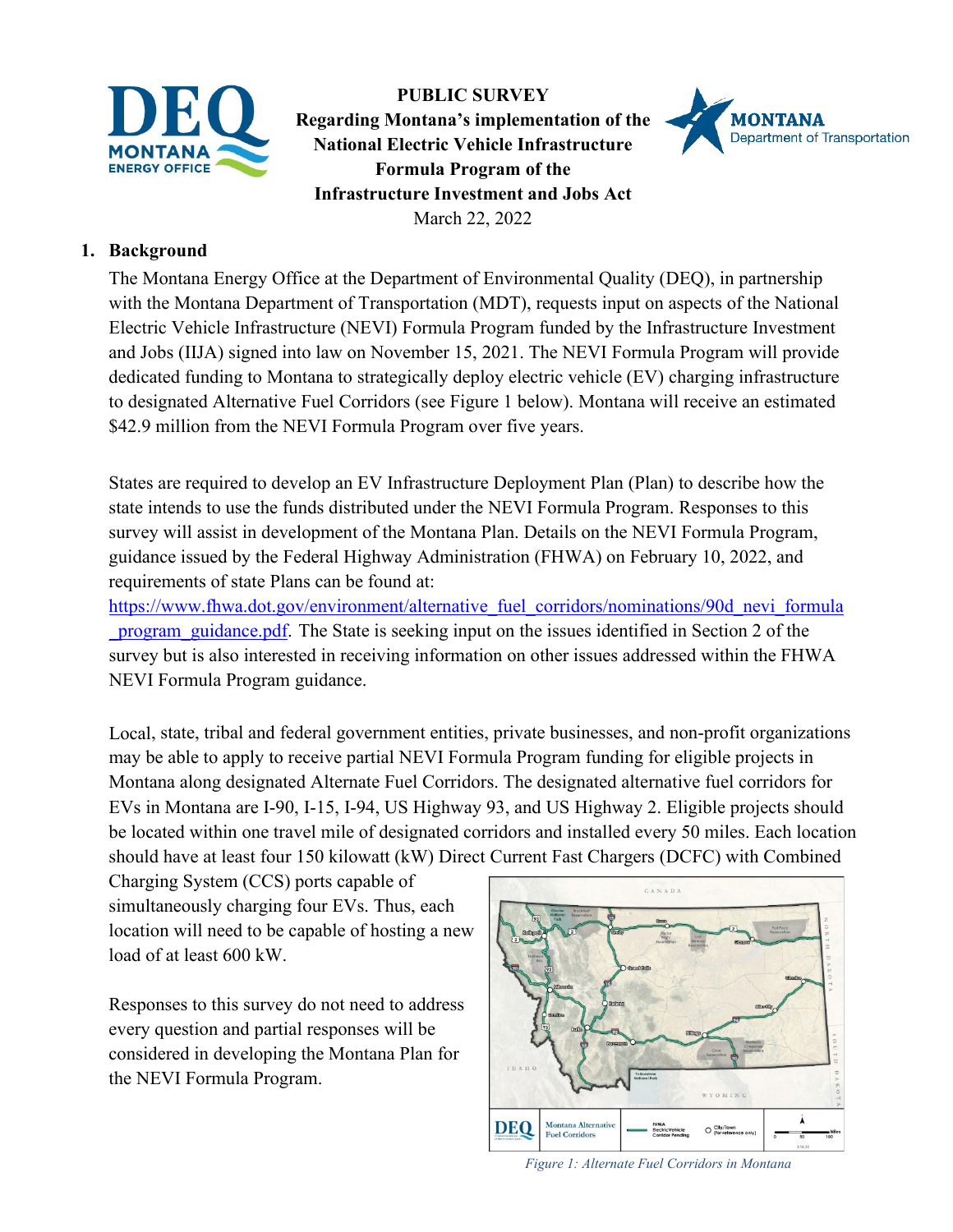## **2. Public Survey**

DEQ and MDT are requesting input from the public regarding Montana's use of NEVI Formula Program funds to strategically build out a convenient, reliable, affordable, and equitable electric vehicle (EV) charging network. Given the diverse needs of communities and EV drivers across Montana, comments received will help the State develop an EV Infrastructure Deployment Plan focused on opportunities and parameters that best meet those needs. Please answer as many questions as you would like.

This public survey is strictly for the purpose of gaining input on Montana's use of NEVI Formula Program funds and development of the EV Infrastructure Deployment Plan and should not be construed as intent, commitment, or promise of grant funding to any RFI respondents. **No contract or funding agreement will directly result from any response to this survey.**

- 1) Information
	- Name  $\frac{1}{\sqrt{1-\frac{1}{2}}}\$
	- City, State \_\_\_\_\_\_\_\_\_\_\_
	- County
	- List of options for self or entity type
		- $\Box$  Municipal government (city/town)
		- $\Box$  County government
		- $\Box$  Metropolitan Planning Organization
		- □ Tribal Government
		- $\Box$  Electric utility provider
		- $\Box$  Automotive industry (dealer, manufacturer)
		- $\Box$  Public transportation agency
		- $\Box$  For-profit business
		- $\Box$  Non-profit business
		- $\Box$  Union or labor organization
		- $\Box$  Self
		- $\Box$  Other
	- DEQ will not use your name in any public communication without first receiving your approval. Your unattributed responses to this survey may be used, however.
- 2) Please rank the importance of the following design and siting parameters for ensuring convenient, reliable, affordable, and equitable public fast-charging infrastructure, with 1 being the highest importance and 10 being the lowest:
	- Proximity to interstate/highway 1
	- Rapid vehicle charging speed 1
	- Multiple vehicles able to charge simultaneously 1
	- Low cost to charge 1
	- ☐ Access to amenities 1
	- **Safety** 1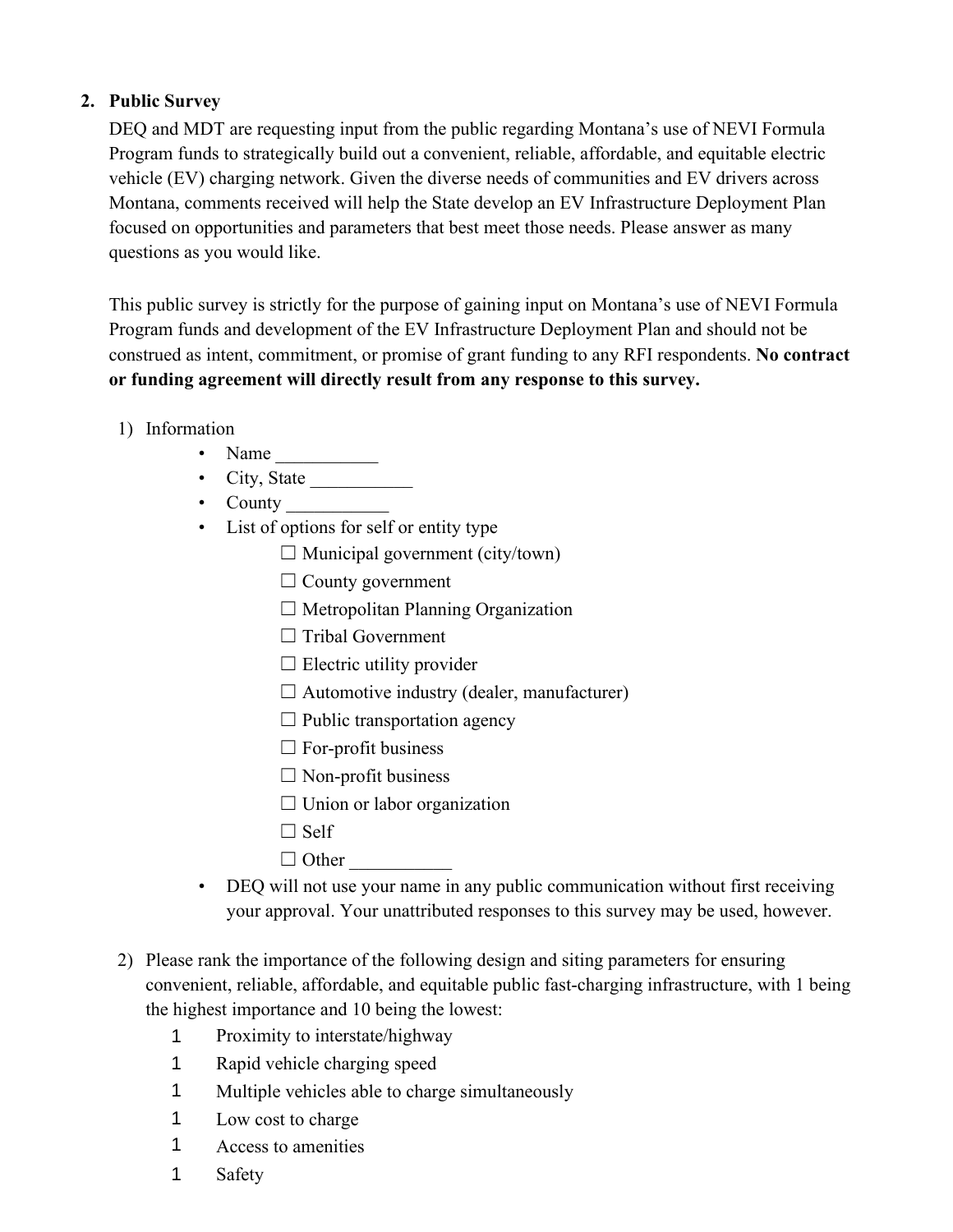- Pull-through charging bays 1
- Credit card payment option 1
- ☐ Commercial/government fleet payment options 1
- **Other** 1
- 3) The Federal Highway Administration (FHWA) requires that station locations be no more than 50 miles apart along each designated Alternative Fuel Corridor. Montana has designated I-15, I-90, I-94, Hwy-2, and Hwy-93 as Alternative Fuel Corridors.
	- Should Montana prioritize certain Alternative Fuel Corridors for EV charger deployment?
		- Check as many as you think should be prioritized:
			- $\Box$  I-15  $\Box$  I-90  $\Box$  I-94  $\Box$  Hwy-2  $\Box$  Hwy-93  $\Box$  All □ None
	- Are there certain communities or segments of currently designated corridors that should be prioritized? Please include why you think certain segments should be prioritized.
- 4) Should Montana nominate additional highways as new EV Alternative Fuel Corridors?
	- ☐ Yes

 $\Box$  No

- □ Unsure
- If yes, which highway(s) should be a priority, and should the State nominate the entire length or only part of the highway(s)?
- 5) Do you regularly travel long distances in Montana using I-15, I-90, I-94, US-2, or US-93?
	- ☐ Yes

 $\Box$  No

• What route do you regularly drive and from where to where?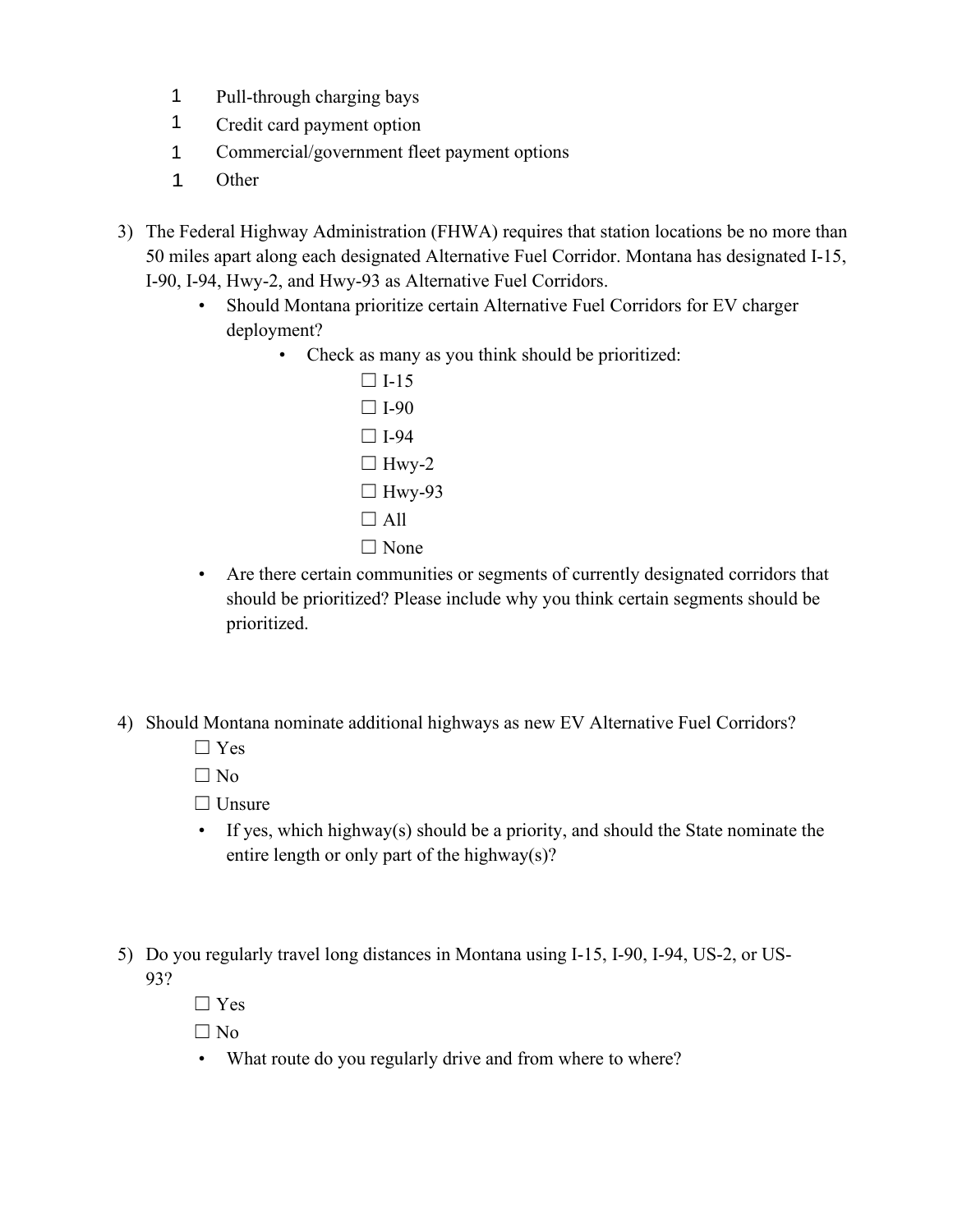- 6) Which do you think is a more important infrastructure investment priority:
	- $\Box$  EV charging infrastructure to support local driving within Montana communities
	- $\Box$  EV charging infrastructure for long distance travel across Montana
	- Why?
- 7) Should EV charging station locations be near amenities such as restaurants, shopping, etc?
	- ☐ Yes
	- $\Box$  No
	- □ Unsure
	- If yes, what kind of amenities and how close?
- 8) What safety and accessibility elements should be required at a charging station site? Safety and accessibility elements may include, but not be limited to, lighting, shelter, handicap accessibility, cord management and bollards, etc.
	- 9) What other criteria should the State consider when evaluating project proposals or applications for funds (e.g., geographic distribution of funds, public health benefits, environmental impacts, workforce training, economic development, project cost and benefits, low-income or disadvantaged community, etc.)?
		- How should the State apply those criteria?
- 10) What EV charging challenges do drivers face in Montana?
- 11) Are you, your family, or your business considering purchasing an EV in the next 12 months?
	- ☐ Yes  $\Box$  No
	- □ Unsure